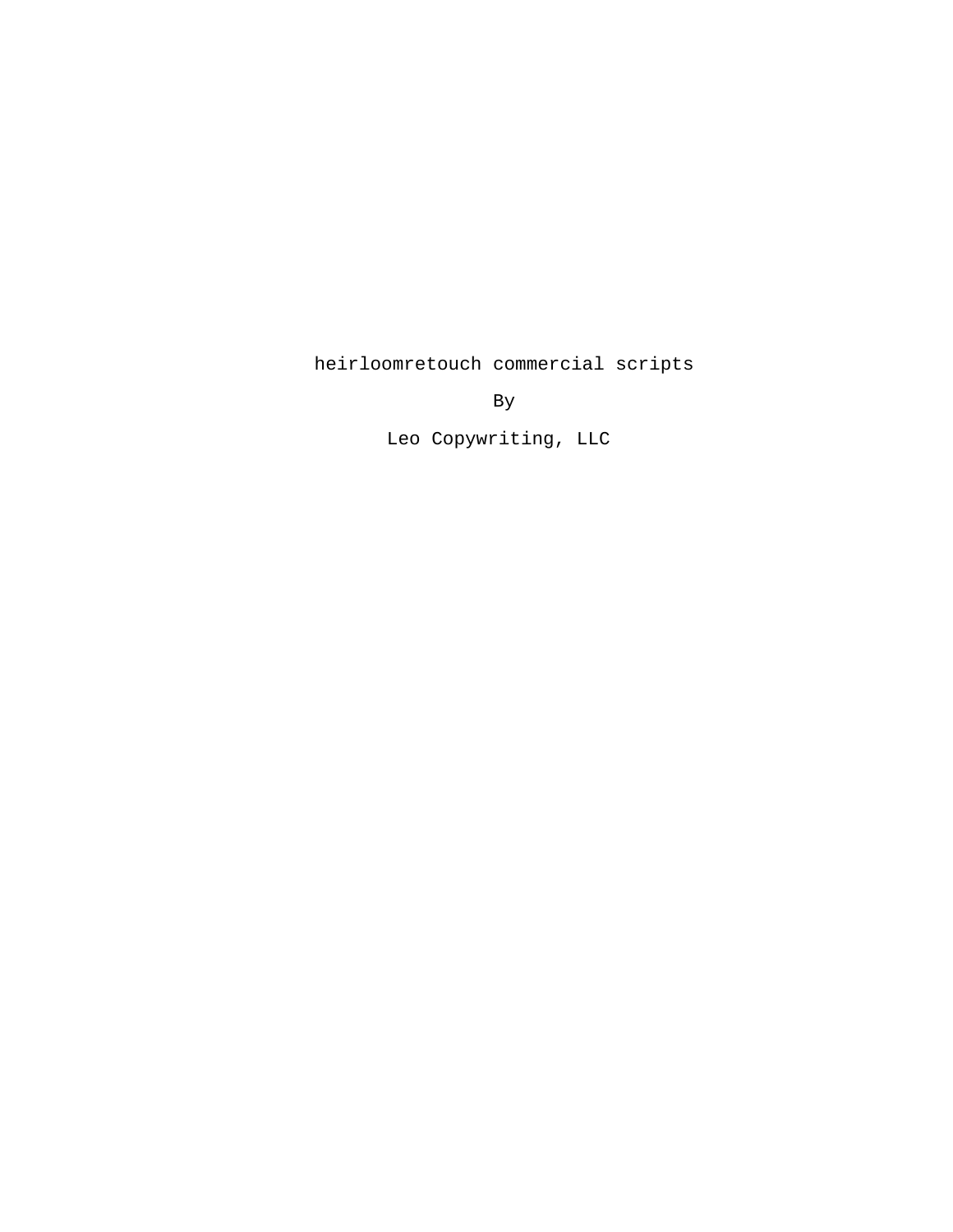## INT-LIVING ROOM-NIGHT

A dog is lying on a rug in front of a fireplace. He is panting while warm, instrumental music plays.

The scene is shuttered over and frozen, as it is taken in a snapshot.

## NARRATOR This is Sarge, as he is.

A lustrous hue flashes over the image, and now the snapshot looks sharper, brighter. Sarge even looks happier, his eyes have a twinkle that was previously not present.

> NARRATOR But this is how Sarge looks to us. This is the Sarge our camera didn't capture.

## INT-HALLOWEEN PARTY-NIGHT

Two men and two women are scooting in closer for a photo. One man, far left, is a **Cowboy**, and to his right is **Jackie O**. Next to her is a **Flapper**, and on the far right is **Al Capone.** They all try to appear in character at first, but the act quickly dissolves into laughter.

Again, the scene is shuttered and frozen in time, mid-laugh. There is glare, and the colors look gaudy and don't really mesh together. Jackie O has some serious red-eye.

## NARRATOR

This is what Steve's camera captured at the Halloween Party.

A sepia hue washes over the image. The photograph has the sharpness needed to capture the detail, but the hue makes it appear antiquated, and maybe even authentic.

> NARRATOR And this is how they all felt just before the flash went off.

EXT-MERRY-GO-ROUND-DAY

A cherub-like little girl, about 7, is riding a yellow unicorn. She is red-headed, and wearing a green shirt and jeans. Her smile shows a few missing teeth. She is laughing with all caution to the wind, and then waves to the camera.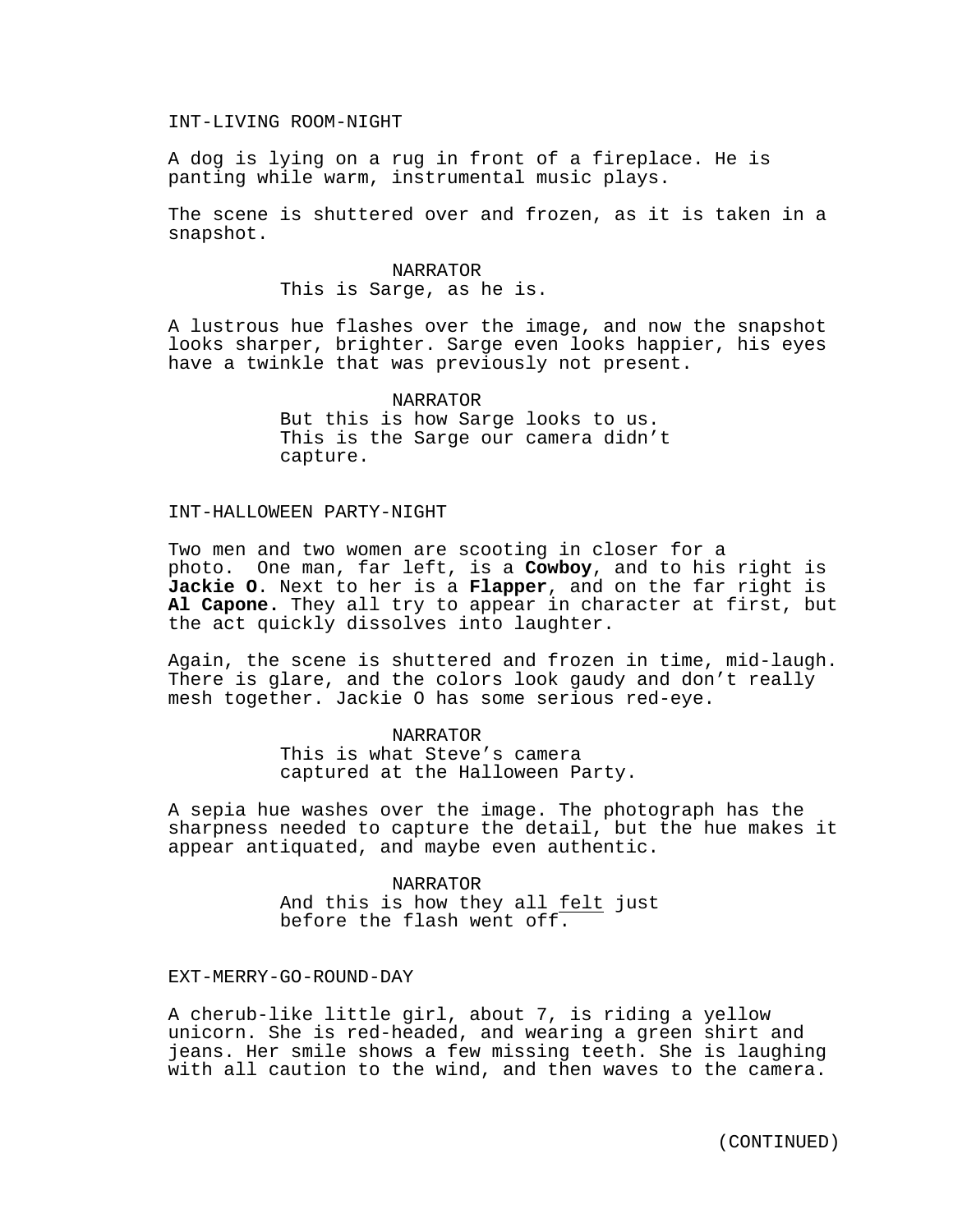The shutter again captures a shot of her waving and smiling devilishly. As always, the image is decent, but modest.

> NARRATOR This was Wendy's 8th birthday, 17 years ago.

Everything becomes black and white, save for the green shirt and her red hair.

> NARRATOR And this is the photo that will make her parents cry at her wedding reception tomorrow.

EXT-WHITE VOID-DAY

All three photos, improved and unique, are laid overlapping aesthetically over a white background.

> NARRATOR Don't just capture the moment. Capture the spirit behind it.

**heirloomretouch.com** appears in black, legible, but pretty font in place of the photographs.

Fade to black.

EXT-WHITE VOID-DAY

A white doodle person with a patched hat and overalls (think generic Johnny Appleseed-looking guy) is eating an apple. They spit out the seed onto the ground

The seed sprouts and quickly grows into a big apple tree while a sun and moon rise and fall in a fast-forward of what is clearly a long time.

A person (I will leave their gender neutral as I feel it is an aesthetic decision that will not affect the script's progress) in modern clothing walking by picks an apple and spits out another seed. He/she pulls out a photograph of the man from the beginning.

> NARRATOR In some ways, time moves in a circle. Let us help you remember what needs remembering.

The camera pulls back to the apple tree, whose boughs are growing upward, well beyond the leaves.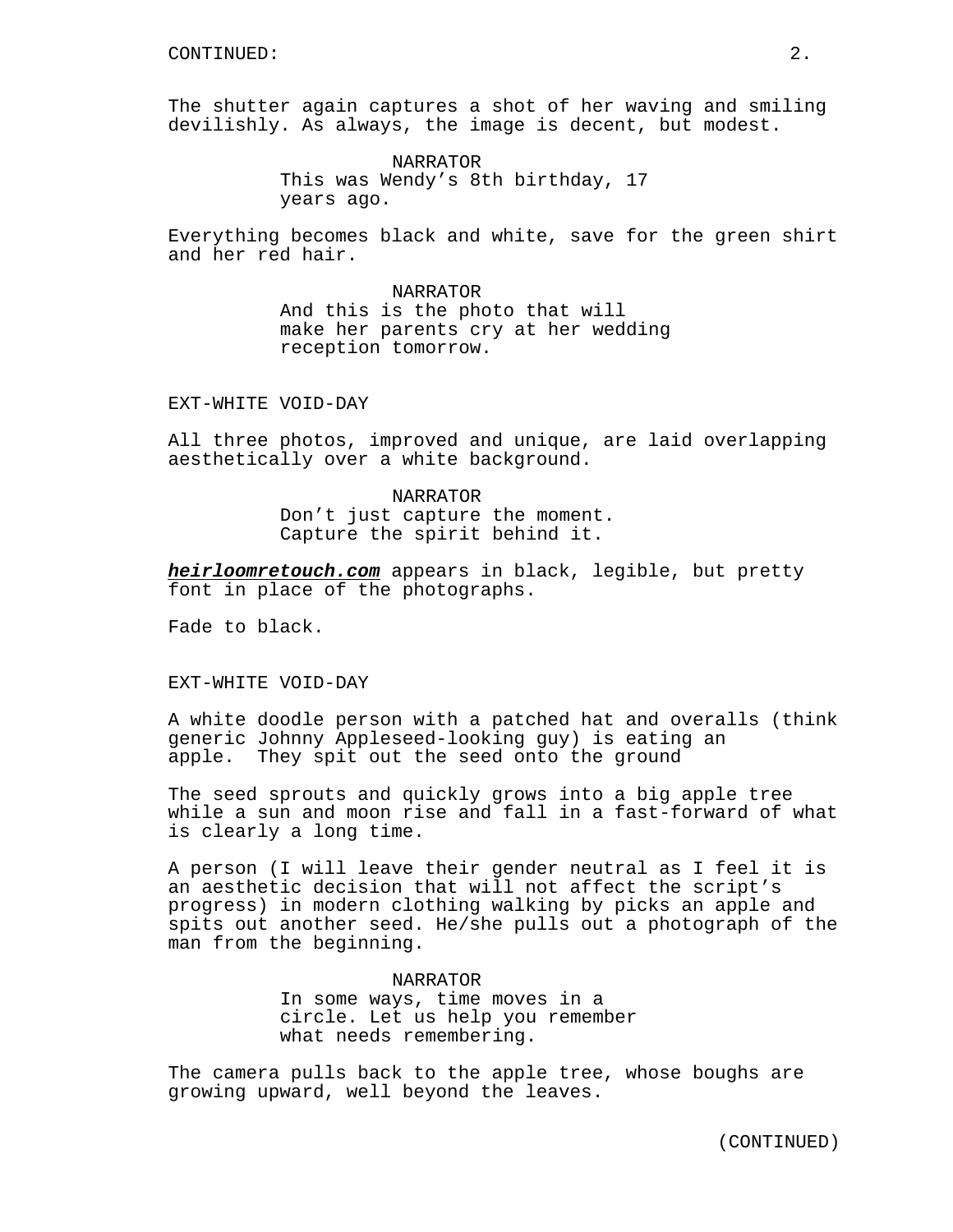**heirloomretouch.com** is formed from the tree's branching new growths, which dissolve at the bottom so that only the text is left.

Fade to black.

EXT-FLOWER GARDEN-DAY

A dandelion can be seen in the midst of a flower garden, surrounded by beautiful roses and hydrangeas and carnations.

> NARRATOR Dandelions are common weeds. Ugly things amidst gardens of vibrant colors and formations.

The camera pans into the dandelion until each seed tuft looks like a big puff of duck down.

> NARRATOR Until, of course, you get in real close.

The tufts are blown by the breeze into the air, and float with remarkable detail on the breeze.

> NARRATOR It's only in vivid detail that you see what's really beautiful.

EXT-PHOTO OF BUILDING-DAY

A brick apartment building can be seen from a distance in a panoramic photo of several buildings. It looks like a boring red monolith with dark windows. The camera zooms in and it is apparent a window is open and something white, but too small to make out, is in front of it.

The camera zooms again and it is a white cat sitting at the window ledge.

The camera zooms again and we see a mesh of hairs with a brown dot on one of them.

The camera zooms in one last time and it is a surprisingly cute flea.

The flea waves cheerfully.